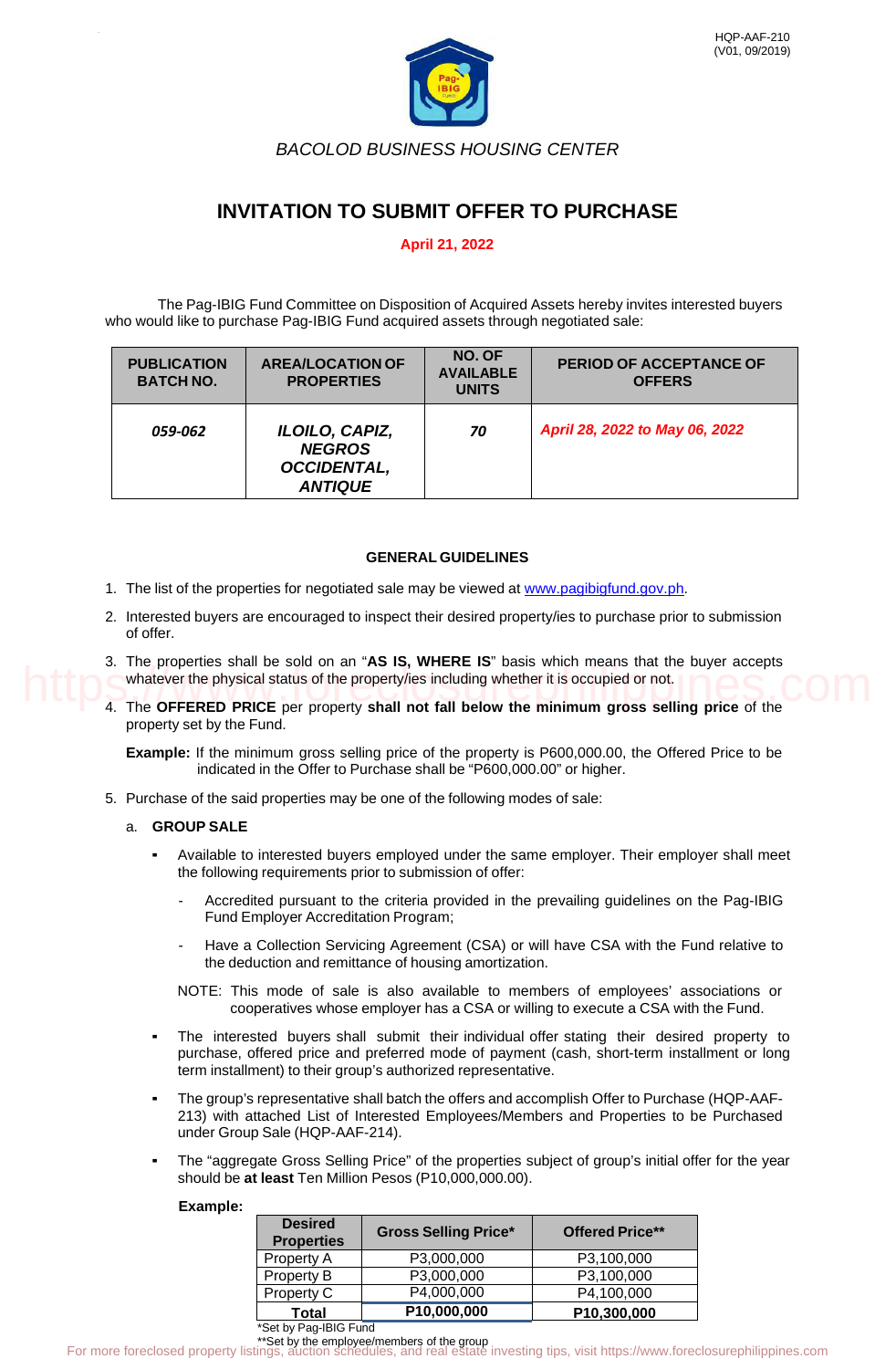The Fund shall grant a discount depending on the aggregate gross selling price of the properties as follows:

| <b>Gross Selling Price</b> | <b>Discount Rate</b> |
|----------------------------|----------------------|
| P10M to P50M               | 40%                  |
| More than P50M to P100M    | 42%                  |
| More than P100M            | 45%                  |

The Offer to Purchase and List shall be sealed in a mailing envelope.

### b. **BULK SALE**

Available to interested buyers of more than one (1) acquired asset with the aggregate "Gross Selling Price" of at least Ten Million Pesos (P10,000,000.00).

### **Example:**

| <b>Desired</b><br><b>Properties</b> | <b>Gross Selling Price*</b> | <b>Offered Price**</b> |
|-------------------------------------|-----------------------------|------------------------|
| Property A                          | P3,000,000                  | P3,100,000             |
| Property B                          | P3,000,000                  | P3,100,000             |
| Property C                          | P4,000,000                  | P4,100,000             |
| <b>Total</b>                        | P10,000,000                 | P10,300,000            |

Set by Pag-IBIG Fun $\overline{\mathtt{d}}$ \*\*Set by the Buyer

- Interested buyers shall accomplish Offer to Purchase (If an individual, HQP-AAF-212; if a juridical entity, HQP-AAF-213) indicating their preferred mode of payment (cash or short-term installment) together with a List of Properties to be Purchased under Bulk Sale (HQP-AAF-215).
- The Fund shall grant a discount depending on the aggregate gross selling price of the properties as follows:

| <b>Gross Selling Price</b> | <b>Discount Rate</b> |
|----------------------------|----------------------|
| P10M to P50M               | 40%                  |
| More than P50M to P100M    | 42%                  |
| More than P100M            | 45%                  |

The Offer to Purchase and List shall be sealed in a mailing envelope.

## c. **RETAIL SALE**

- Available to any buyers who are interested to purchase Pag-IBIG Fund acquired assets.
- Interested buyers shall submit their offer indicating their preferred mode of payment (cash or short-term installment) using the form Offer to Purchase (If an individual, HQP-AAF-212; if a juridical entity, HQP-AAF-213).
- The Fund shall grant a discount depending on the chosen mode of payment:

| <b>Mode of Payment</b> | <b>Discount</b> |
|------------------------|-----------------|
| Cash                   | 30 <sup>%</sup> |
| Short-Term Installment | <b>20%</b>      |
| Long-Term Installment  | 10%             |

- If the mode of payment is through long term installment, the buyer shall attach a copy of his/her proof of income to the Offer to Purchase.
- The Offer to Purchase shall be sealed in a mailing envelope.
- 6. The sealed envelope containing the offer shall be dropped in the drop box located at following Pag-big Fund Branches: (2<sup>nd</sup> Flr Gaisano City Mall, Araneta Street Bacolod City),, (Plazuela De Iloilo B.S. Aquino Avenue., Mandurriao, Iloilo City),,, (2<sup>nd</sup> Floor GT Plaza Mall, M.H. del Pilar Street Molo, Iloilo City),,, (A&T Santos Building, Sacred Heart of Jesus Avenue Pueblo De Panay, Lawa-an Roxas City),,, (2<sup>nd</sup> Floor St. Ignatius **For Formore Foreclosed property listings**, **COPP**<br>
CREAT ALL SALE is any buyers who are interested to purchase Pag-IBIG Fund acquired assets.<br>
Interested buyers who are interested to purchase of the price foreclose of pa

Square, Magma Street Kalibo Aklan)

- 7. The interested buyer shall be required to register at the frontline counter prior to dropping of sealed offers. A Registration Stub will be issued as proof of registration.
- 8. In case the offer will be dropped by a representative, an Authorization Letter signed by the buyer and photocopy of valid ID of the buyer with contact number shall be presented upon registration. The authorization shall only be limited to the dropping of sealed offer.
- 9. Acceptance of sealed offers shall be from **(8:00am)** to **(5:00pm)** starting **(April 28, 2022)** until **(May 06, 2022).**

No offers shall be accepted after the said cut-off time and date.

10. The determination of winning offers shall be on *(May 10, 2022, 8:30AM)* at **2nd FLOOR GAISANO CITY MALL, ARANETA STREET, BRGY. SINGCANG BACOLOD CITY NEGROS OCCIDENTAL.** *.*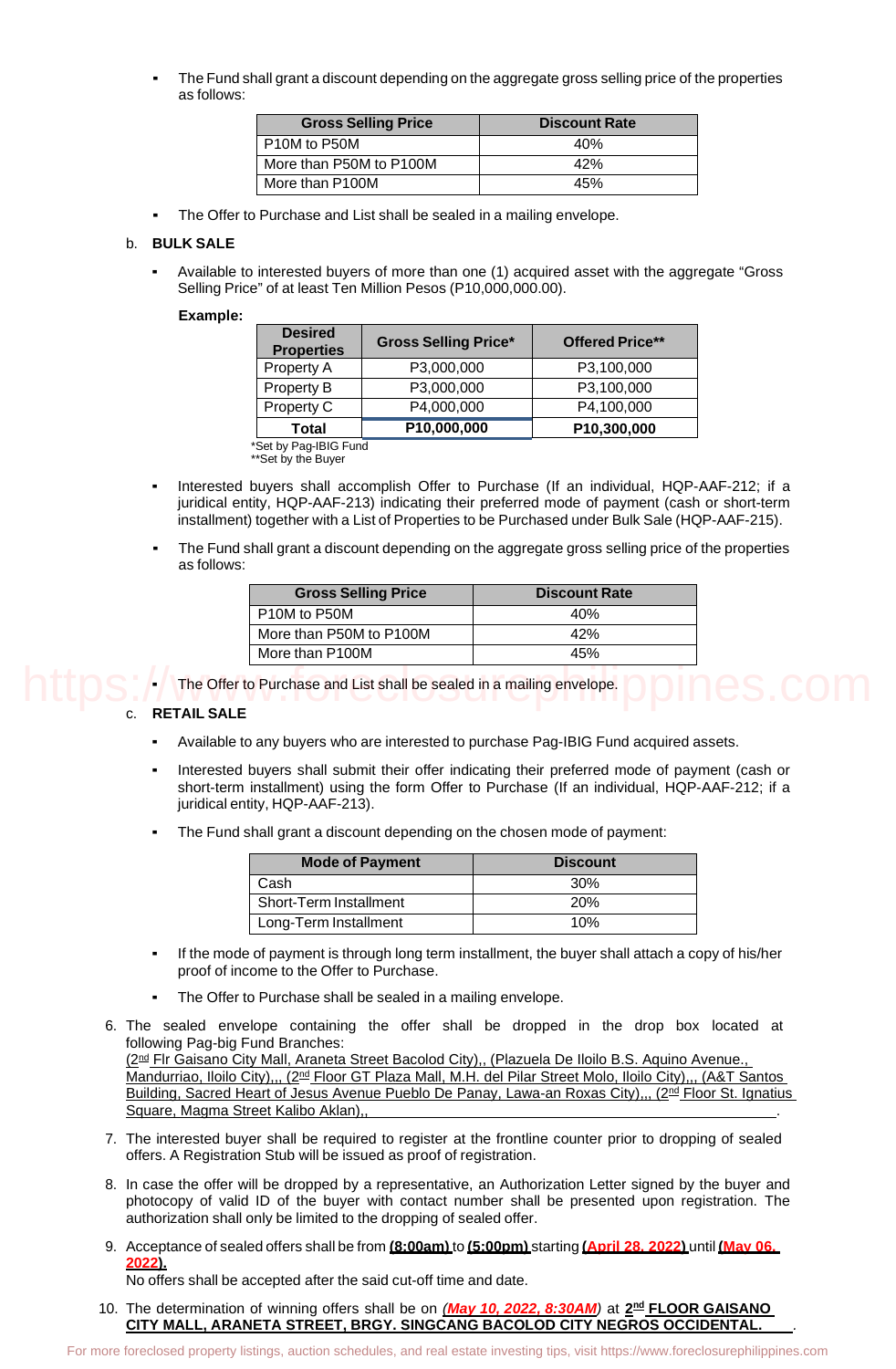- 11. The determination of winning offers shall be monitored by a representative from Commission on Audit (COA). Attendance of the buyer in the venue is only optional.
- 12. The buyer who has the **HIGHEST OFFERED PRICE** on a specific property shall be considered the winner.
- 13. In case there are identical offers constituting the highest offer on a specific property, the tie shall be resolved by toss coin. However, in case there are more than two (2) highest offerors, the tie shall be resolved through draw lots.
- 14. The result of the negotiated sale shall be released and posted in the Pag-IBIG Fund official website at [www.pagibigfund.gov.ph](http://www.pagibigfund.gov.ph/) on the following week after the scheduled date of determination of winning offers. Buyers are encouraged to check the result on the said website.
- 15. Any notification sent by Pag-IBIG Fund through email or SMS shall be sufficient compliance to the notification requirement and presumed to be deemed received by the buyer. In this regard, the Buyer shall ensure that the contact number and email address indicated on the Offer to Purchase are active. The buyer shall inform Pag-IBIG Fund immediately on any changes on his/her contact number.
- 16. The winning buyer shall be required to pay a **NON-REFUNDABLE RESERVATION FEE OF ONE THOUSAND PESOS (P1,000.00)** (except for Bulk Sale) within five (5) working days from date of receipt of Notice of Award (NOA). If the mode of payment is through cash or short term installment, a downpayment of at least five percent (5%) of the net selling price shall be paid together with the reservation fee.
- 17. The winning buyers must abide by the terms and conditions of his chosen mode of payment:
	- a. **Cash Payment** the balance on the net selling price shall be paid not later than thirty (30) calendar days from date of signing of Deed of Conditional Sale (DCS).
	- b. **Short-Term Installment** the balance on the net selling price shall be paid in equal monthly installments, provided that the chosen payment term shall not exceed twelve (12) months subject to an interest based on the Full Risk-Based Pricing Framework for three-year fixing period. For Bulk Sale, the applicable interest rate shall be based on the Fund's Full Risk-Based Pricing Framework for Wholesale Loans.
	- c. **Long-Term Installment** payment shall be in the form of monthly amortization based on the approved term, which may be up to a maximum of thirty (30) years with the following considerations: c.1. Approval and term shall be subject to eligibility requirements stipulated under the Circular 428
		- Omnibus Guidelines on Sale of Pag-IBIG Fund Real and Other Properties Acquired;
		- c.2. The amount shall be the buyer's offered price;
		- c.3. The buyer shall be required to file his/her Long-Term Installment application and pay the following incidental expenses within thirty (30) calendar days from payment of reservation fee:
			- Processing fee of Two Thousand Pesos (P2,000.00) shall be paid upon submission of complete requirements:
			- Equity, if applicable;
			- One-year advance insurance premiums (sales redemption insurance as well as non-life insurance);
		- c.4. In case the Offered Price, net of downpayment (if any) and additional discount, is still higher than the approved amount for Long Term Installment, the amount in excess shall be treated as equity. It shall be paid by the buyer within thirty (30) calendar days from receipt of Notice of Conditional Approval of Sale (NCAS).
		- c.5. Original Borrowers who wish to participate on the negotiated sale shall not be allowed to avail long term installment as mode of payment. They may only submit offer thru cash or short-term installment basis.
		- c.6. In case the application has been disapproved due to buyer's fault, any downpayment not to exceed 5% of the net selling price and processing fee shall be forfeited in favor of the Fund.
- 18. The winning buyer shall take possession of the property without seeking assistance from the Fund.
- 19. If the winning buyer fails or refuses to push through with the purchase of the properties, or fails to comply with the terms and conditions of the sale, he/she shall lose his/her right as the winning buyer and the Fund shall offer the subject property/ies on the next list of properties to be offered for negotiated sale.
- 20. Interested parties may visit the Acquired Asset Section and contact **Ma. Imelda B. Tadifa, Joebert Mari P. Pacheco, Melstar P. Lopez, Liza Mae Jaranilla, Cris Gabiota and Marc S. Jalapa** at tel. no. 707- 1535/09271446454/09611444254. You may also email your inquiries for further details at bacolodlmrd.lrru@pagibigfund.gov.ph. For Content properties of Shee the properties Aquitation schedules, and the properties and real estate investing the state investing the state investing the state investing the state investing the schedules in the state i

**PAG-IBIG FUND RESERVES THE RIGHT TO REJECT ANY OR ALL OFFERS, TO WAIVE ANY FORMALITY THEREIN OR ACCEPT SUCH OFFER AS MAY BE CONSIDERED MOST ADVANTAGEOUS TO THE FUND. THE DECISION OF THE FUND IS FINAL AND BINDING.**

> **ENGR. NOLI D. ARMADA** OFFICER-IN-CHARGE VICE PRESIDENT- HOME LENDING OPERATIONS VISMIN CHAIRMAN-COMMITTEE ON DISPOSITION OF ACQUIRED ASSET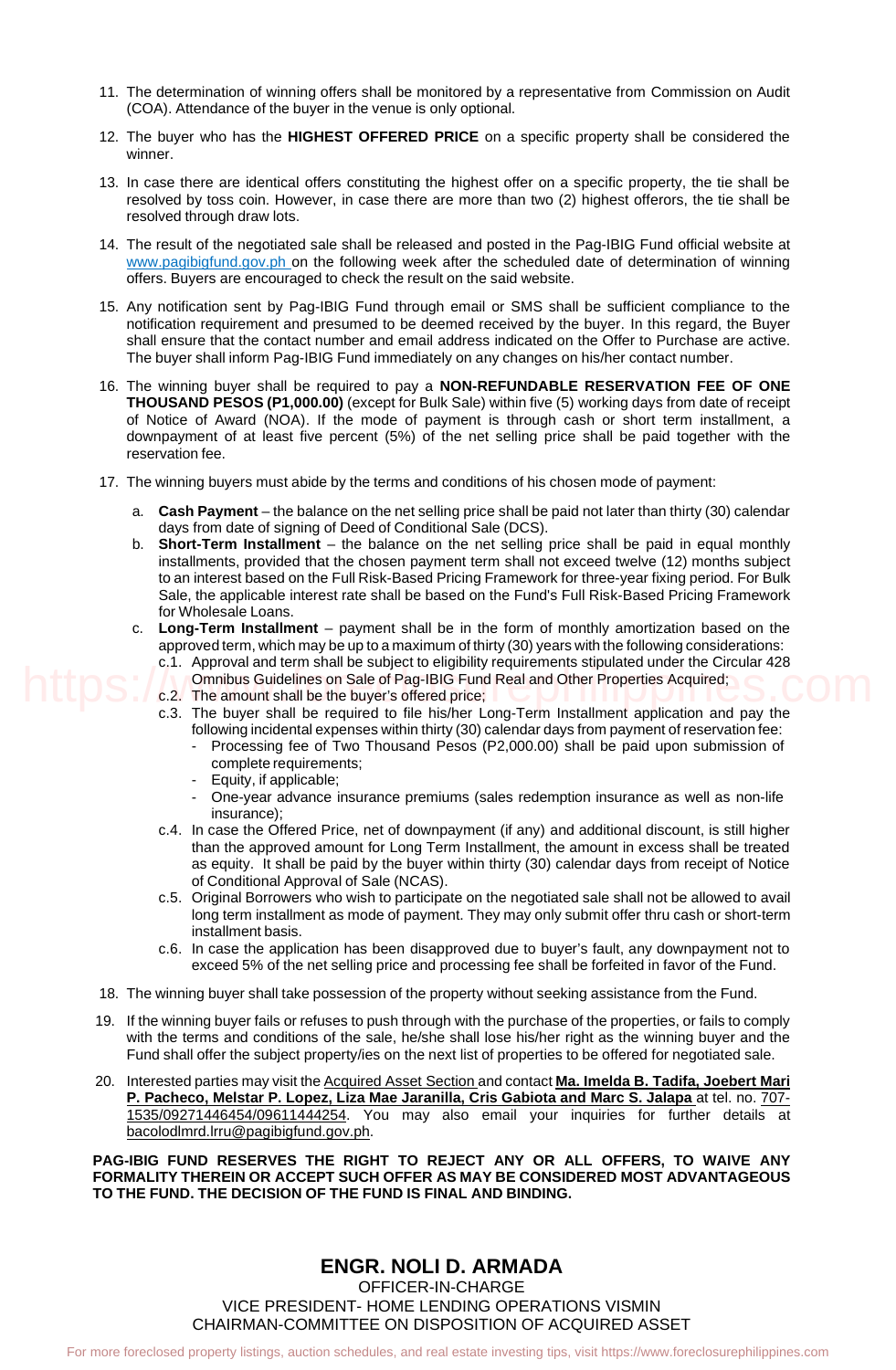### (BACOLOD BRANCH)

### **LIST OF ACQUIRED ASSETS AVAILABLE FOR NEGOTIATED SALE**

### **Publication Batch Number : 59062**

| <b>ITE</b><br><b>PROPERTY NUMBER</b><br>M<br>NO. | PROPERTY LOCATION                                                                                                  | <b>TYPE</b>       | <b>TCT/CCT NO.</b> | <b>LOT</b><br><b>AREA</b> | <b>FLOOR</b><br><b>AREA</b> | <b>MINIMUM</b><br><b>GROSS</b><br><b>SELLING PRICE</b> | <b>TCT STATUS</b>             | <b>REMARKS</b>    | <b>REQUIRED GROSS MONTHLY INCOME FOR BUYERS</b><br>WHO WILL CHOOSE LONG TERM INSTALLMENT AS<br>MODE OF PAYMENT (Amount is based on mir<br>gross selling price, required GMI may change<br>depending on actual Offerred Price |
|--------------------------------------------------|--------------------------------------------------------------------------------------------------------------------|-------------------|--------------------|---------------------------|-----------------------------|--------------------------------------------------------|-------------------------------|-------------------|------------------------------------------------------------------------------------------------------------------------------------------------------------------------------------------------------------------------------|
| LOT ONLY / CAPIZ                                 | Lot 933-A-1 BANICA ROXAS CITY CAPIZ REGION 6 (WESTERN                                                              |                   |                    |                           |                             |                                                        |                               |                   |                                                                                                                                                                                                                              |
| 858202002070002                                  | <b>VISAYAS) 5800</b>                                                                                               | Lot Only          | 097-2021000880     | 222                       |                             |                                                        | 555,000.00 TCT Under HDMF     | <b>UNOCCUPIED</b> | 9,763.52                                                                                                                                                                                                                     |
| 2. 858202002060007                               | Lot 3742-C-1 SIBAGUAN ROXAS CITY CAPIZ REGION 6 (WESTERN<br><b>VISAYAS) 5800</b>                                   | Lot Only          | 097-2021000881     | 1,002.00                  |                             |                                                        | 1,503,000.00 TCT Under HDMF   | <b>UNOCCUPIED</b> | 26,440.66                                                                                                                                                                                                                    |
| 858201901100001<br>$\mathbf{B}$                  | Lot 934-A-4-G MONGPONG ROXAS CITY CAPIZ REGION 6<br>(WESTERN VISAYAS) 5800                                         | Lot Only          | 097-2021000933     | 300                       |                             |                                                        | 750,000.00 TCT Under HDMF     | <b>UNOCCUPIED</b> | 13,193.94                                                                                                                                                                                                                    |
| 805819070300111                                  | Lot 7 Blk. 11 LA FRONTERA SUBDIVISION MONGPONG ROXAS CITY<br>CAPIZ REGION 6 (WESTERN VISAYAS) 5800                 | Lot Only          | 097-2021001565     | 110                       |                             |                                                        | 385,000.00 TCT Under HDMF     | <b>UNOCCUPIED</b> | 6,772.89                                                                                                                                                                                                                     |
| 5. 805819070300107                               | Lot 2-H OLANO SUBDIVISION MONGPONG ROXAS CITY CAPIZ<br>REGION 6 (WESTERN VISAYAS) 5800                             | Lot Only          | 097-2021001588     | 175                       |                             |                                                        | 420,000.00 TCT Under HDMF     | <b>UNOCCUPIED</b> | 7,388.61                                                                                                                                                                                                                     |
| 6. 805818071800028                               | Lot 939-A-7 NON SUBDIVISION MONGPONG ROXAS CITY CAPIZ<br>REGION 6 (WESTERN VISAYAS) 5800                           | Lot Only          | T-097-2012003618   | 612                       |                             |                                                        | 1,713,600.00 TCT Under HDMF   | <b>UNOCCUPIED</b> | 30,145.51                                                                                                                                                                                                                    |
| 7. 858201906240003                               | Lot 933-A-6 NON SUBDIVISION MONGPONG ROXAS CITY CAPIZ<br>REGION 6 (WESTERN VISAYAS) 5800                           | Lot Only          | 097-2019000132     | 365                       |                             |                                                        | 876,000.00 TCT Under HDMF     | <b>UNOCCUPIED</b> | 15,410.52                                                                                                                                                                                                                    |
| 805818080600052<br>-8.                           | Lot 2167-A-3 NON SUBDIVISION BOLO ROXAS CITY CAPIZ REGION 6<br>(WESTERN VISAYAS) 5800                              | Lot Only          | 097-2015000109     | 295                       |                             |                                                        | 625,400.00 TCT Under HDMF     | <b>UNOCCUPIED</b> | 11,001.99                                                                                                                                                                                                                    |
| 9. 805819061900020                               | Lot 6 NON SUBDIVISION ILAYA-IVISAN IVISAN CAPIZ REGION 6<br>(WESTERN VISAYAS) 5805                                 | Lot Only          | 089-2019000074     | 861                       |                             |                                                        | 1,722,000.00 TCT Under HDMF   | <b>UNOCCUPIED</b> | 30,293.29                                                                                                                                                                                                                    |
| 10. 805818080600064                              | Lot 933-H NON SUBDIVISION MONGPONG ROXAS CITY CAPIZ<br>REGION 6 (WESTERN VISAYAS) 5800                             | Lot Only          | 097-2016001605     | 528                       |                             |                                                        | 1,267,200.00 TCT Under HDMF   | <b>UNOCCUPIED</b> | 22,292.48                                                                                                                                                                                                                    |
| 805818101600011<br>11.                           | Lot 3-D NON SUBDIVISION ILAYA-IVISAN IVISAN CAPIZ REGION 6<br>(WESTERN VISAYAS) 5805                               | Lot Only          | 089-2018000495     | 1,000.00                  |                             |                                                        | 1,350,000.00 TCT Under HDMF   | <b>UNOCCUPIED</b> | 23,749.09                                                                                                                                                                                                                    |
| 12. 805818080600008                              | Lot 1830-H-20-B-2 NON SUBDIVISION TIZA ROXAS CITY CAPIZ<br>REGION 6 (WESTERN VISAYAS) 5800                         | Lot Only          | T-41933            | 151                       |                             |                                                        | 604,000.00 TCT Under HDMF     | <b>UNOCCUPIED</b> | 10,625.52                                                                                                                                                                                                                    |
| 13.805818080600037                               | Lot 2167-B-2 NON SUBDIVISION BOLO ROXAS CITY CAPIZ REGION 6<br>(WESTERN VISAYAS) 5800                              | Lot Only          | 097-2012001928     | 611                       |                             |                                                        | 1,295,320.00 TCT Under HDMF   | <b>UNOCCUPIED</b> | 22,787.17                                                                                                                                                                                                                    |
| 805818080600056<br>14                            | Lot 926-5 NON SUBDIVISION ARANGUEL PRESIDENT ROXAS CAPIZ<br>REGION 6 (WESTERN VISAYAS) 5803                        | Lot Only          | 089-2016000794     | 500                       |                             |                                                        | 725,000.00 TCT Under HDMF     | <b>UNOCCUPIED</b> | 12,754.14                                                                                                                                                                                                                    |
| 805818071800026<br>15                            | Lot 6-D-3-E NON-SUBDIVISION MONGPONG ROXAS CITY CAPIZ<br>REGION 6 (WESTERN VISAYAS) 5800                           | Lot Only          | 097-2015001780     | 400                       |                             |                                                        | 1,040,000.00 TCT Under HDMF   | <b>UNOCCUPIED</b> | 18,295.60                                                                                                                                                                                                                    |
| 16. 805818080600087                              | Lot 2015-C-4-J-4 ALBAR HILLS SUBD. LAWA-AN ROXAS CITY CAPIZ<br>REGION 6 (WESTERN VISAYAS) 5800                     | Lot Only          | 097-2017000351     | 178                       |                             |                                                        | 569,600.00 TCT Under HDMF     | <b>UNOCCUPIED</b> | 10,020.36                                                                                                                                                                                                                    |
| 17. 805818080600078                              | Lot 2015-I-1-B-7 ALBAR HILLS SUBD. LAWA-AN ROXAS CITY CAPIZ<br>REGION 6 (WESTERN VISAYAS) 5800                     | Lot Only          | 097-2017000072     | 242                       |                             |                                                        | 726,000.00 TCT Under HDMF     | <b>UNOCCUPIED</b> | 12,771.73                                                                                                                                                                                                                    |
| 18. 805818080600095                              | Lot 2015-I-1-B-2 ALBAR HILLS SUBD. LAWA-AN ROXAS CITY CAPIZ<br>REGION 6 (WESTERN VISAYAS) 5800                     | Lot Only          | 097-2017000865     | 253                       |                             |                                                        | 657,800.00 TCT Under HDMF     | <b>UNOCCUPIED</b> | 11,571.96                                                                                                                                                                                                                    |
| 19. 805818080600042                              | Lot 2015-I-1-B-3 ALBAR HILLS SUBD. LAWA-AN ROXAS CITY CAPIZ<br>REGION 6 (WESTERN VISAYAS) 5800                     | Lot Only          | 097-2015000107     | 233                       |                             |                                                        | 582,500.00 TCT Under HDMF     | <b>UNOCCUPIED</b> | 10,247.29                                                                                                                                                                                                                    |
| 20. 805818080600051                              | Lot 2015-D-4-B ALBAR HILLS SUBD. LAWA-AN ROXAS CITY CAPIZ<br>REGION 6 (WESTERN VISAYAS) 5800                       | Lot Only          | 097-2014000296     | 180                       |                             |                                                        | 540,000.00 TCT Under HDMF     | <b>UNOCCUPIED</b> | 9,499.64                                                                                                                                                                                                                     |
| 21. 805818071800009                              | Lot 241-A-2 SAN NICOLAS TAPAZ CAPIZ REGION 6 (WESTERN<br>VISAYAS) 5814                                             | Lot Only          | T-37040            | 600                       |                             |                                                        | 498,000.00 TCT Under HDMF     | <b>UNOCCUPIED</b> | 8,760.78                                                                                                                                                                                                                     |
| 22. 805818080600112                              | Lot 1188-B-9 DAYAO ROXAS CITY CAPIZ REGION 6 (WESTERN<br>VISAYAS) 5800                                             | Lot Only          | 097-2017001485     | 541                       |                             |                                                        | 1,731,200.00 TCT Under HDMF   | <b>UNOCCUPIED</b> | 30,455.13                                                                                                                                                                                                                    |
| 23. 805818080600026                              | Lot 939-A-1 MONGPONG ROXAS CITY CAPIZ REGION 6 (WESTERN<br><b>VISAYAS) 5800</b>                                    | Lot Only          | 097-2015000357     | 348                       |                             |                                                        | 870,000.00 TCT Under HDMF     | <b>UNOCCUPIED</b> | 15,304.97                                                                                                                                                                                                                    |
| 24. 805818080600001                              | Lot 168-C POBLACION JAMINDAN CAPIZ REGION 6 (WESTERN<br><b>VISAYAS) 5808</b>                                       | Lot Only          | T-37039            | 1,192.00                  |                             |                                                        | 1,287,360.00 TCT Under HDMF   | <b>UNOCCUPIED</b> | 22,647.13                                                                                                                                                                                                                    |
| SINGLE ATTACHED / NEGROS OCCIDENTAL              |                                                                                                                    |                   |                    |                           |                             |                                                        |                               |                   |                                                                                                                                                                                                                              |
| 25. 859201908090007                              | Lot 4 Blk. 1 BAYVIEW HOMES SUBDIVISION BANQUEROHAN CADIZ<br>CITY NEGROS OCCIDENTAL REGION 6 (WESTERN VISAYAS) 6121 | Single Attached   | T-20669            | 120                       | 41.5                        | 1,006,100.00                                           | <b>TCT Under</b><br>Developer | <b>OCCUPIED</b>   | 17,699.23                                                                                                                                                                                                                    |
| <b>TOWN HOUSE / ILOILO</b>                       |                                                                                                                    |                   |                    |                           |                             |                                                        |                               |                   |                                                                                                                                                                                                                              |
| 858201912230005<br>26.                           | Lot 4 Blk. 36 Phase 1 DECA HOMES PAVIA PANDAC PAVIA ILOILO<br>REGION 6 (WESTERN VISAYAS) 5001                      | <b>Town House</b> | 090-2010007185     | 48                        | 55                          | 1,250,500.00                                           | <b>TCT Under</b><br>Developer | <b>OCCUPIED</b>   | 21,998.70                                                                                                                                                                                                                    |
| 27. 858202102190010                              | Lot 8 Blk. 13 Phase 2 DECA HOMES PAVIA PANDAC PAVIA ILOILO<br>REGION 6 (WESTERN VISAYAS) 5001                      | Town House        | 090-2013005449     | 48                        | 55                          | 1,174,400.00                                           | <b>TCT Under</b><br>Developer | <b>OCCUPIED</b>   | 20,659.95                                                                                                                                                                                                                    |
| 28. 805818080600061                              | Lot 51 Blk. 15 Phase 2 DECA HOMES PAVIA PANDAC PAVIA ILOILO<br>REGION 6 (WESTERN VISAYAS) 5001                     | Town House        | 090-2013005582     | 48                        | 55                          | 1,034,886.76                                           | <b>TCT Under</b><br>Developer | <b>UNOCCUPIED</b> | 18,205.65                                                                                                                                                                                                                    |
| 29. 858202006250001                              | Lot 38 Blk. 19 Phase 2 DECA HOMES PAVIA PANDAC PAVIA ILOILO<br>REGION 6 (WESTERN VISAYAS) 5001                     | Town House        | 090-2013005706     | 56                        | 55                          | 1,393,400.00                                           | <b>TCT Under</b><br>Developer | <b>OCCUPIED</b>   | 24,512.58                                                                                                                                                                                                                    |
| 30.<br>858201911270011                           | Lot 27 Blk. 6 Phase 2 DECA HOMES PAVIA PANDAC PAVIA ILOILO<br>REGION 6 (WESTERN VISAYAS) 5001                      | Town House        | 090-2013005139     | 48                        | 55                          | 1,294,200.00                                           | <b>TCT Under</b><br>Developer | <b>OCCUPIED</b>   | 22,767.46                                                                                                                                                                                                                    |
| 805818071800078<br>31.                           | Lot 51 Blk. 5 Phase 2 DECA HOMES PAVIA PANDAC PAVIA ILOILO<br>REGION 6 (WESTERN VISAYAS) 5001                      | Town House        | 090-2013005091     | 48                        | 55                          | 1,221,100.00                                           | <b>TCT Under</b><br>Developer | <b>OCCUPIED</b>   | 21,481.49                                                                                                                                                                                                                    |
| 859202012230019<br>32.                           | Lot 11 Blk. 15 Phase 2 DECA HOMES PAVIA PANDAC PAVIA ILOILO<br>REGION 6 (WESTERN VISAYAS) 5001                     | Town House        | 090-2013005542     | 48                        | 55                          | 1,215,700.00                                           | <b>TCT Under</b><br>Developer | <b>UNOCCUPIED</b> | 21,386.50                                                                                                                                                                                                                    |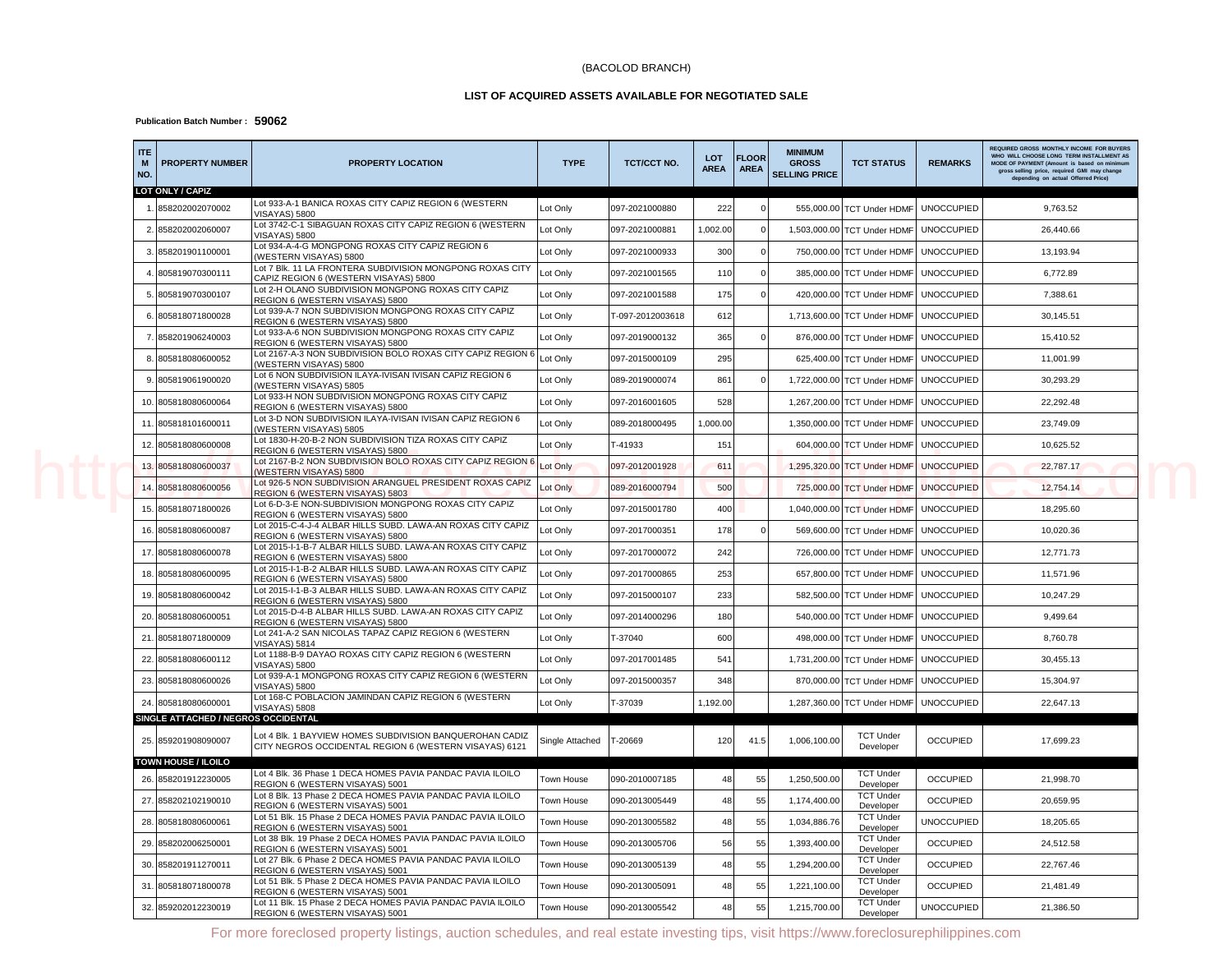|  | 33. 805818080600106                             | Lot 14 Blk. 16 Phase 1 DECA HOMES PAVIA PANDAC PAVIA ILOILO<br>REGION 6 (WESTERN VISAYAS) 5001                                                            | Town House      | 090-2010006670                 | 48       | 55    | 1,037,659.92 | <b>TCT Under</b><br>Developer              | <b>UNOCCUPIED</b> | 18,254.43 |
|--|-------------------------------------------------|-----------------------------------------------------------------------------------------------------------------------------------------------------------|-----------------|--------------------------------|----------|-------|--------------|--------------------------------------------|-------------------|-----------|
|  | 34. 805818071800051                             | Lot 20 Blk. 36 Phase 1 DECA HOMES PAVIA PANDAC PAVIA ILOILO<br>REGION 6 (WESTERN VISAYAS) 5001                                                            | Town House      | 090-2010007201                 | 45       | 55    | 1,199,200.00 | <b>TCT Under</b><br>Developer              | <b>OCCUPIED</b>   | 21,096.23 |
|  | 35. 805819010900006                             | Lot 2 Blk. 17 Phase 2 DECA HOMES PAVIA PANDAC PAVIA ILOILO<br>REGION 6 (WESTERN VISAYAS) 5001                                                             | Town House      | 090-2013005594                 | 48       | 55    | 1,257,100.00 | <b>TCT Under</b><br>Developer              | <b>UNOCCUPIED</b> | 22,114.80 |
|  | 36. 805818080600124                             | Lot 12 Blk. 17 Phase 1 DECA HOMES PAVIA PANDAC PAVIA ILOILO<br>REGION 6 (WESTERN VISAYAS) 5001                                                            | Town House      | 090-2010006683                 | 48       | 55    | 1,215,700.00 | <b>TCT Under</b><br>Developer              | <b>UNOCCUPIED</b> | 21,386.50 |
|  | 37. 805818071800057                             | Lot 22 Blk. 13 Phase 2 DECA HOMES PAVIA PANDAC PAVIA ILOILO                                                                                               | Town House      | 090-2013005463                 | 48       | 55    | 1,052,720.02 | <b>TCT Under</b>                           | <b>UNOCCUPIED</b> | 18,519.37 |
|  | 38. 858201911270027                             | REGION 6 (WESTERN VISAYAS) 5001<br>Lot 6 Blk. 21 DECA HOMES PAVIA PANDAC PAVIA ILOILO REGION 6                                                            | Town House      | 090-2021006531                 | 48       | 55    |              | Developer<br>791,409.30 TCT Under HDMF     | <b>UNOCCUPIED</b> | 13,922.41 |
|  | 39. 858202008200006                             | (WESTERN VISAYAS) 5001<br>Lot 22 Blk. 10 Phase 2 DECA HOMES PAVIA PANDAC PAVIA ILOILO                                                                     | Town House      | 090-2013005297                 | 48       | 55    | 1,298,500.00 | <b>TCT Under</b>                           | <b>UNOCCUPIED</b> | 22,843.11 |
|  | 40. 858201903070009                             | REGION 6 (WESTERN VISAYAS) 5001<br>Lot 18 Blk. 6 Phase 2 DECA HOMES PAVIA PANDAC PAVIA ILOILO                                                             | Town House      | 090-2013005130                 | 48       | 55    | 1,058,870.43 | Developer<br><b>TCT Under</b>              | <b>OCCUPIED</b>   | 18,627.56 |
|  | 41. 858201912230007                             | REGION 6 (WESTERN VISAYAS) 5001<br>Lot 38 Blk. 7 Phase 2 DECA HOMES PAVIA PANDAC PAVIA ILOILO                                                             | Town House      | 090-2013005224                 | 48       | 55    | 1,373,400.00 | Developer<br><b>TCT Under</b>              | <b>UNOCCUPIED</b> | 24,160.74 |
|  |                                                 | REGION 6 (WESTERN VISAYAS) 5001<br>Lot 13 Blk. 13 Phase 2 DECA HOMES PAVIA PANDAC PAVIA ILOILO                                                            |                 |                                |          |       |              | Developer<br><b>TCT Under</b>              |                   |           |
|  | 42. 859201811190003                             | REGION 6 (WESTERN VISAYAS) 5001<br>Lot 43 Blk. 8 Phase 2 DECA HOMES PAVIA PANDAC PAVIA ILOILO                                                             | Town House      | 090-2013005454                 | 48       | 55    | 1,207,700.00 | Developer<br><b>TCT Under</b>              | <b>OCCUPIED</b>   | 21,245.76 |
|  | 43. 859201808230001                             | REGION 6 (WESTERN VISAYAS) 5001<br>Lot 3 Blk. 27 Phase 1 DECA HOMES PAVIA PANDAC PAVIA ILOILO                                                             | Town House      | 090-2013005273                 | 48       | 55    | 1,206,800.00 | Developer<br><b>TCT Under</b>              | <b>UNOCCUPIED</b> | 21,229.93 |
|  | 44. 805818080600073                             | REGION 6 (WESTERN VISAYAS) 5001                                                                                                                           | Town House      | 090-2010007002                 | 48       | 55    | 1,219,100.00 | Developer                                  | <b>UNOCCUPIED</b> | 21,446.31 |
|  | 45. 805818080600084                             | Lot 33 Blk. 12 Phase 2 DECA HOMES PAVIA PANDAC PAVIA ILOILO<br>REGION 6 (WESTERN VISAYAS) 5001                                                            | Town House      | 090-2013005412                 | 49       | 55    | 1,223,800.00 | <b>TCT Under</b><br>Developer              | <b>OCCUPIED</b>   | 21,528.99 |
|  | 46. 805818080600058                             | Lot 4 Blk. 11 Phase 2 DECA HOMES PAVIA PANDAC PAVIA ILOILO<br>REGION 6 (WESTERN VISAYAS) 5001                                                             | Town House      | 090-2013005331                 | 48       | 55    | 889,238.08   | <b>TCT Under</b><br>Developer              | <b>UNOCCUPIED</b> | 15,643.41 |
|  | 47. 859201907100005                             | Lot 29 Blk. 12 Phase 2 DECA HOMES PAVIA PANDAC PAVIA ILOILO<br>REGION 6 (WESTERN VISAYAS) 5001                                                            | Town House      | 090-2013005408                 | 50       | 55    | 1,326,400.00 | <b>TCT Under</b><br>Developer              | <b>OCCUPIED</b>   | 23,333.92 |
|  | 48. 805819010900008                             | Lot 7 Blk. 15 Phase 1 DECA HOMES SUBDIVISION PANDAC PAVIA<br>ILOILO REGION 6 (WESTERN VISAYAS) 5001                                                       | Town House      | 090-2010006648                 | 96       | 55    | 2,254,200.00 | <b>TCT Under</b><br>Developer              | <b>OCCUPIED</b>   | 39,655.71 |
|  | 49. 805819092500001                             | Lot 530-C-4 BONIFACIO (AREVALO) ILOILO CITY ILOILO REGION 6<br>(WESTERN VISAYAS) 5000                                                                     | Town House      | 095-2019001202                 | 232      | 134.2 |              | 3,399,600.00 TCT Under HDMF                | <b>UNOCCUPIED</b> | 59,805.49 |
|  | 50. 859202012230015                             | Lot 23 Blk. 8 Phase 2 DECA HOMES PAVIA PANDAC PAVIA ILOILO<br>REGION 6 (WESTERN VISAYAS) 5001                                                             |                 | Townhouse - End 090-2013005253 | 75       | 55    | 1,629,500.00 | <b>TCT Under</b><br>Developer              | <b>UNOCCUPIED</b> | 28,666.03 |
|  | <b>DOUBLE ATTACHED / ILOILO</b>                 | Lot 11 Blk. 46 Phase 3 STO NINO SUBDIVISION CAGBANG OTON                                                                                                  |                 |                                |          |       |              |                                            |                   |           |
|  |                                                 |                                                                                                                                                           |                 |                                |          |       |              |                                            |                   | 31,619.72 |
|  | 51. 858201909180020                             | LOILO REGION 6 (WESTERN VISAYAS) 5020                                                                                                                     | Double Attached | 090-2021000355                 | 156      | 146   |              | 1,797,400.00 TCT Under HDMF                | <b>OCCUPIED</b>   |           |
|  | SINGLE DETACHED / ILOILO                        | Lot 15 Blk. 10 STO NINO SUBDIVISION CAGBANG OTON ILOILO                                                                                                   |                 |                                |          |       |              |                                            |                   |           |
|  | 52. 858201902210001<br>SINGLE ATTACHED / ILOILO | REGION 6 (WESTERN VISAYAS) 5020                                                                                                                           | Single Detached | 090-2020004121                 | 165      | 77    |              | 1,367,700.00 TCT Under HDMF                | <b>UNOCCUPIED</b> | 24,060.47 |
|  | 53. 858201908200005                             | Lot 1 Blk. 82 PROVIDENCE - ILOILO BALABAG PAVIA ILOILO REGION                                                                                             | Single Attached | 090-2021002866                 | 112      | 64.8  |              | 1,736,000.00 TCT Under HDMF                | <b>UNOCCUPIED</b> | 30,539.57 |
|  | 54. 858202112310004                             | 6 (WESTERN VISAYAS) 5001<br>Lot 10 Blk. 60 DECA HOMES PAVIA RESORT RESIDENCES JIBAO-AN                                                                    | Single Attached | 090-2016010033                 | 80       | 35.1  | 1,259,563.1  | <b>TCT Under</b>                           | <b>UNOCCUPIED</b> | 22,158.13 |
|  | 55. 858202112240009                             | PAVIA ILOILO REGION 6 (WESTERN VISAYAS) 5001<br>Lot 28 Blk. 9 Phase VILLAGE 4 DECA HOMES PAVIA RESORT<br>RESIDENCES PANDAC PAVIA ILOILO REGION 6 (WESTERN | Single Attached | 090-2016008568                 | 80       | 35.1  | 1,285,831.20 | Developer<br><b>TCT Under</b><br>Developer | <b>UNOCCUPIED</b> | 22,620.24 |
|  |                                                 | VISAYAS) 5001<br>Lot 14 Blk. 34 DECA HOMES PAVIA RESORT RESIDENCES JIBAO-AN                                                                               |                 |                                |          |       |              | <b>TCT Under</b>                           |                   |           |
|  | 56. 858202003240003                             | PAVIA ILOILO REGION 6 (WESTERN VISAYAS) 5001<br>Lot 18 Blk. 51 DECA HOMES PAVIA RESORT RESIDENCES JIBAO-AN                                                | Single Attached | 090-2016009115                 | 80       | 35    | 1,201,000.00 | Developer<br><b>TCT Under</b>              | <b>OCCUPIED</b>   | 21,127.90 |
|  | 57. 858202112240007                             | PAVIA ILOILO REGION 6 (WESTERN VISAYAS) 5001                                                                                                              | Single Attached | 090-2016009787                 | 100      | 35.1  | 1,414,700.00 | Developer                                  | <b>UNOCCUPIED</b> | 24,887.29 |
|  | 58. 858202112310006                             | Lot 8 Blk. 11 Phase 1 DECA HOMES PAVIA RESORT RESIDENCES 2<br>JIBAO-AN PAVIA ILOILO REGION 6 (WESTERN VISAYAS) 5001                                       | Single Attached | 090-2018001090                 | 80       | 35.1  | 1,424,700.00 | <b>TCT Under</b><br>Developer              | <b>UNOCCUPIED</b> | 25,063.21 |
|  |                                                 | Lot 7 Blk. 14 Phase 2 DECA HOMES PAVIA RESORT RESIDENCES 2                                                                                                |                 |                                |          |       |              | <b>TCT Under</b>                           |                   |           |
|  | 59. 858202112240001                             | JIBAO-AN PAVIA ILOILO REGION 6 (WESTERN VISAYAS) 5001                                                                                                     | Single Attached | 090-2018004818                 | 90       | 35.1  | 1,396,191.55 | Developer                                  | <b>UNOCCUPIED</b> | 24,561.69 |
|  | LOT ONLY / ILOILO<br>60. 858201908200004        | Lot 2 Blk. 82 PROVIDENCE - ILOILO BALABAG PAVIA ILOILO REGION                                                                                             | Lot Only        | 090-2021002867                 | 100      |       |              | 700,000.00 TCT Under HDMF                  | <b>UNOCCUPIED</b> | 12,314.34 |
|  | LOT ONLY / ANTIQUE                              | 6 (WESTERN VISAYAS) 5001                                                                                                                                  |                 |                                |          |       |              |                                            |                   |           |
|  | 61. 805818080600021                             | Lot 1365-B-1 NON SUBDIVISION IPIL BARBAZA ANTIQUE REGION 6<br>(WESTERN VISAYAS) 5706                                                                      |                 | Г-8565                         | 1,000.00 |       |              | 1,100,000.00 TCT Under HDMF                | <b>UNOCCUPIED</b> | 19,351.11 |
|  | 62. 805818080600020                             | Lot 1365-B-2 NON SUBDIVISION IPIL BARBAZA ANTIQUE REGION 6<br>(WESTERN VISAYAS) 5706                                                                      | Lot Only        | T-8566                         | 1,000.00 |       |              | 1,100,000.00 TCT Under HDMF                | <b>UNOCCUPIED</b> | 19,351.11 |
|  | 63. 805818080600022                             | Lot 1365-B-3 NON SUBDIVISION IPIL BARBAZA ANTIQUE REGION 6                                                                                                | Lot Only        | T-8567                         | 1,000.00 |       |              | 1,100,000.00 TCT Under HDMF                | <b>UNOCCUPIED</b> | 19,351.11 |
|  | SINGLE ATTACHED / CAPIZ                         | (WESTERN VISAYAS) 5706                                                                                                                                    |                 |                                |          |       |              |                                            |                   |           |
|  | 64. 805818071800007                             | Lot 26 Blk. 23 TIERRA VERDE HOMES SUBD. BOLO ROXAS CITY<br>CAPIZ REGION 6 (WESTERN VISAYAS) 5800                                                          | Single Attached | T-53459                        | 109      | 35    | 776,620.18   | <b>TCT Under</b><br>Developer              | <b>UNOCCUPIED</b> | 13,662.24 |
|  | 65. 805818071800005                             | Lot 18 Blk. 23 TIERRA VERDE HOMES SUBD. BOLO ROXAS CITY<br>CAPIZ REGION 6 (WESTERN VISAYAS) 5800                                                          | Single Attached | T-53451                        | 80       | 35    | 699,804.58   | <b>TCT Under</b><br>Developer              | <b>UNOCCUPIED</b> | 12,310.91 |
|  | 66. 805818071800011                             | Lot 24 Blk. 23 TIERRA VERDE HOMES SUBD. BOLO ROXAS CITY<br>CAPIZ REGION 6 (WESTERN VISAYAS) 5800                                                          | Single Attached | T-53457                        | 80       | 30    | 749,509.8    | <b>TCT Under</b><br>Developer              | <b>OCCUPIED</b>   | 13,185.32 |